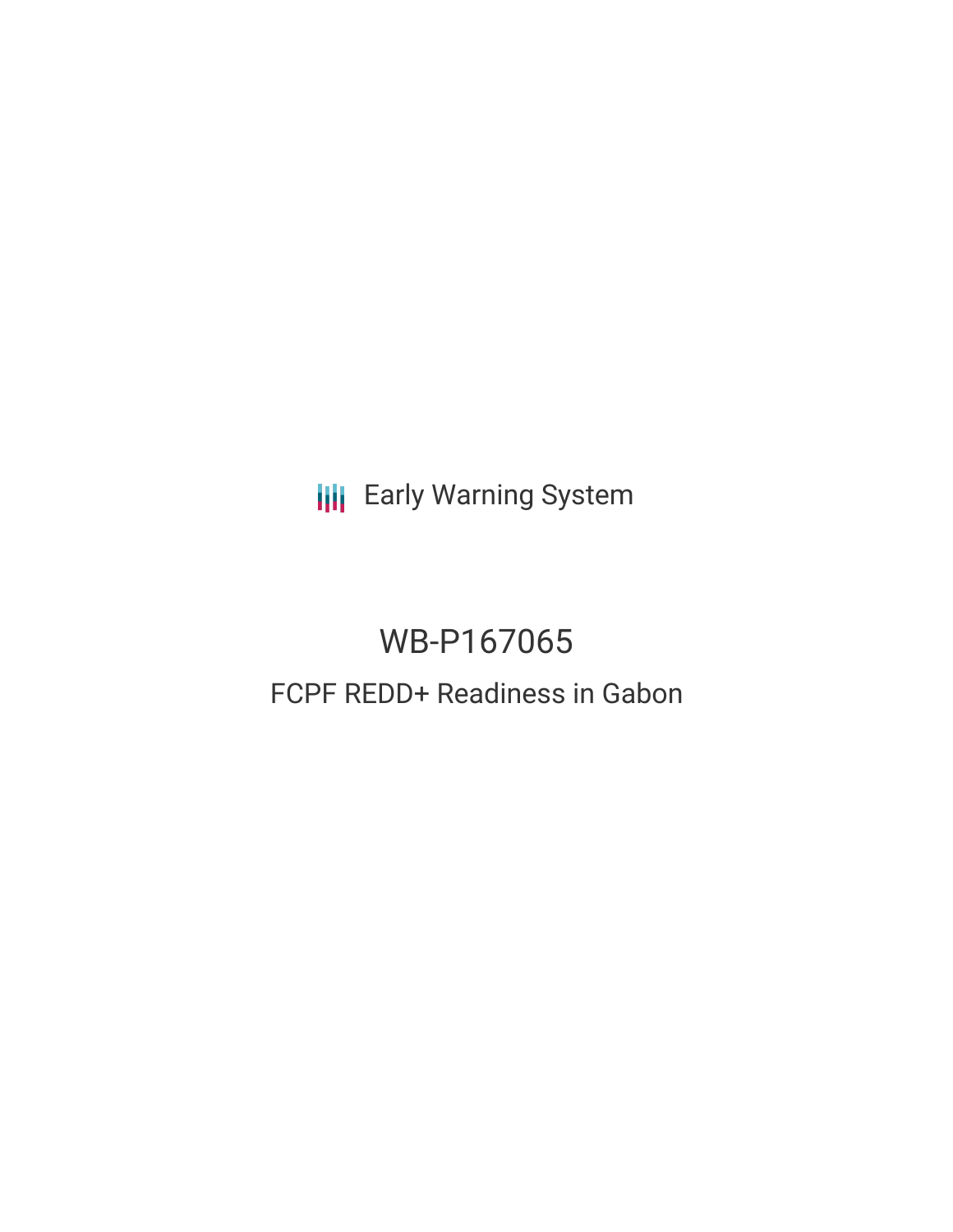

### **Quick Facts**

| <b>Countries</b>               | Gabon                          |
|--------------------------------|--------------------------------|
| <b>Financial Institutions</b>  | World Bank (WB)                |
| <b>Status</b>                  | Active                         |
| <b>Bank Risk Rating</b>        | B                              |
| <b>Borrower</b>                | Republic of Gabon              |
| <b>Sectors</b>                 | <b>Climate and Environment</b> |
| <b>Investment Amount (USD)</b> | $$1.95$ million                |
| <b>Project Cost (USD)</b>      | $$1.95$ million                |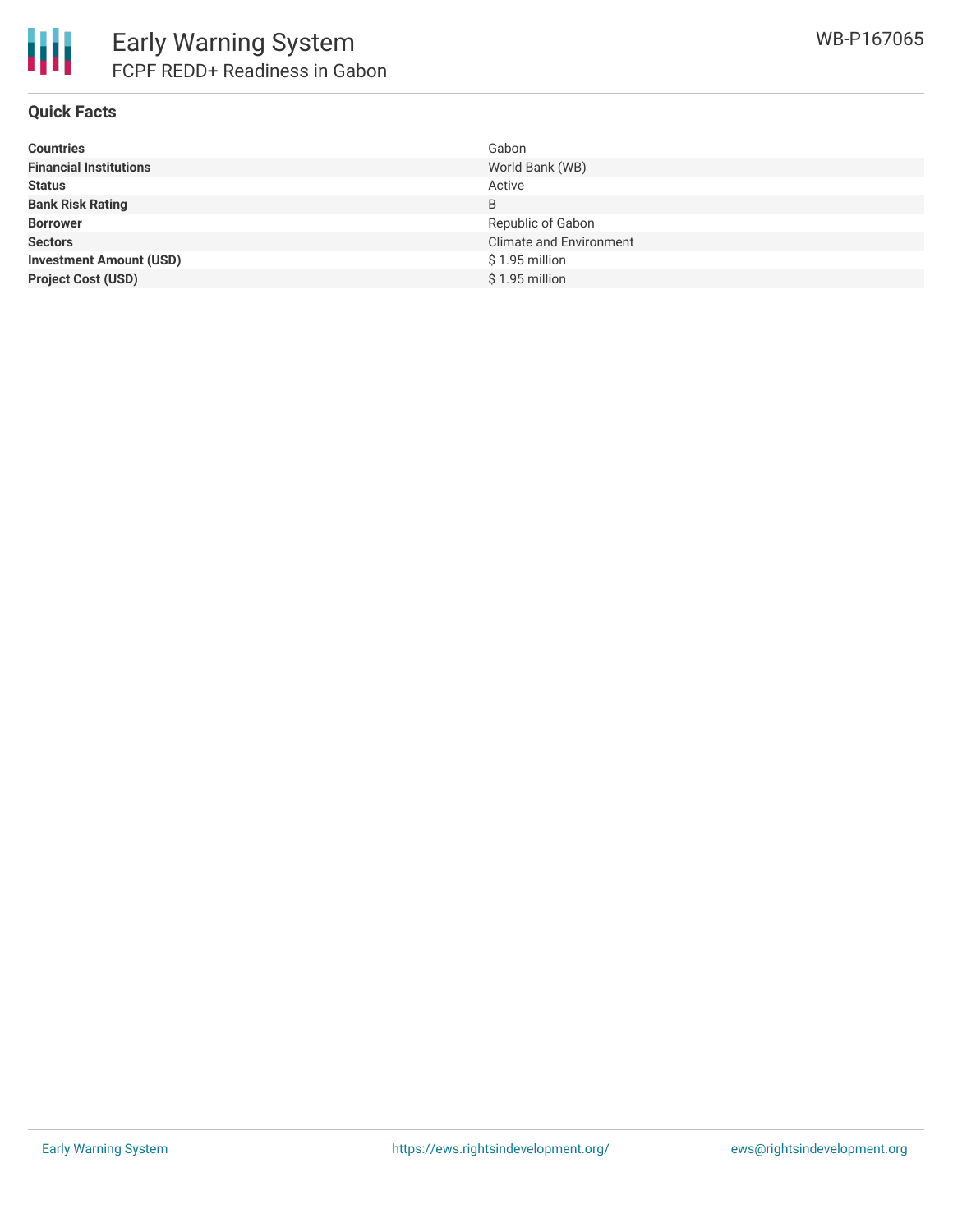

## **Project Description**

The Proposed Development Objective(s) is to improve emissions estimates from the forestry sector and design a strategy to reduce emissions from forestry practices at a national scale, including examining the potential for reforestation.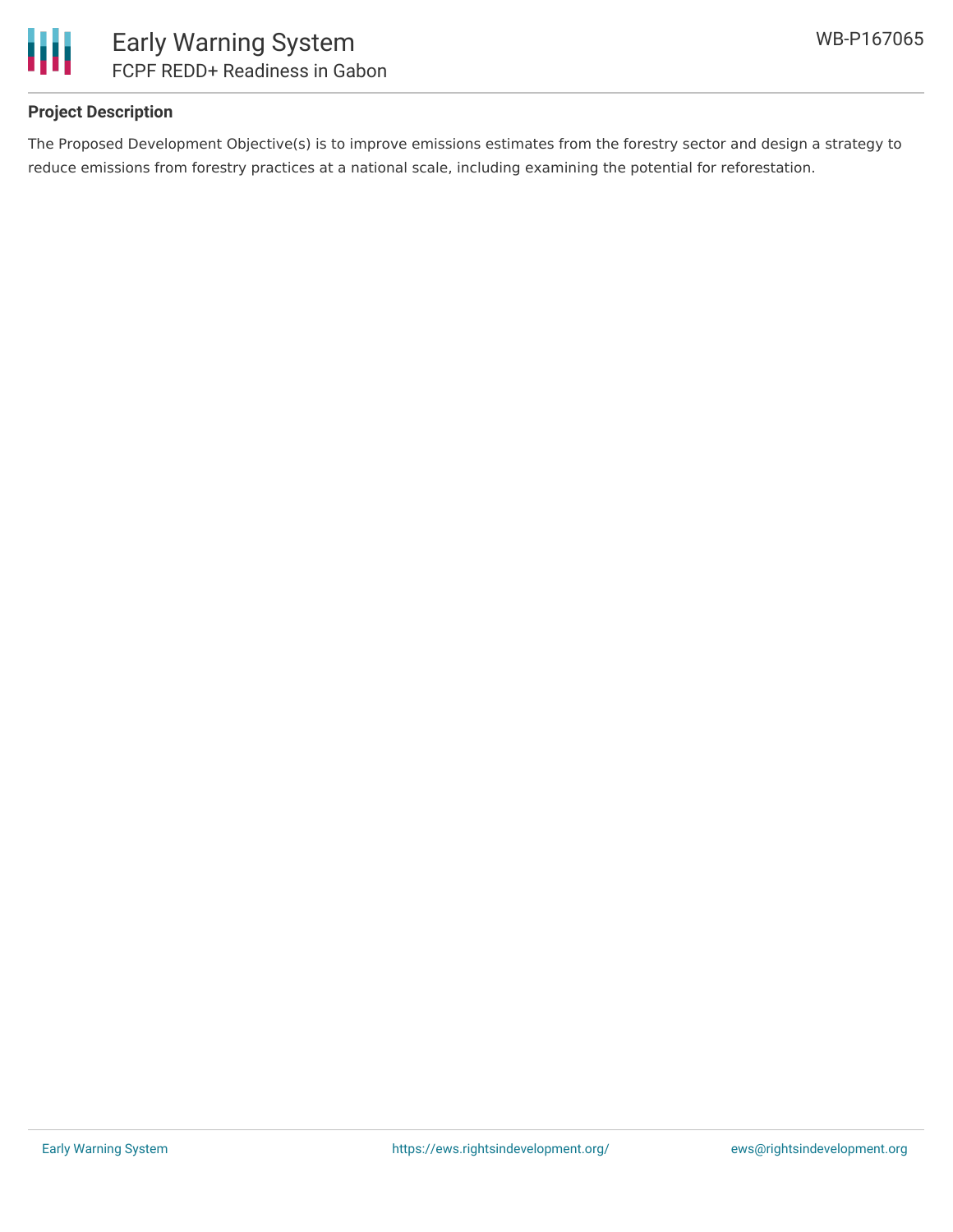

## **Investment Description**

World Bank (WB)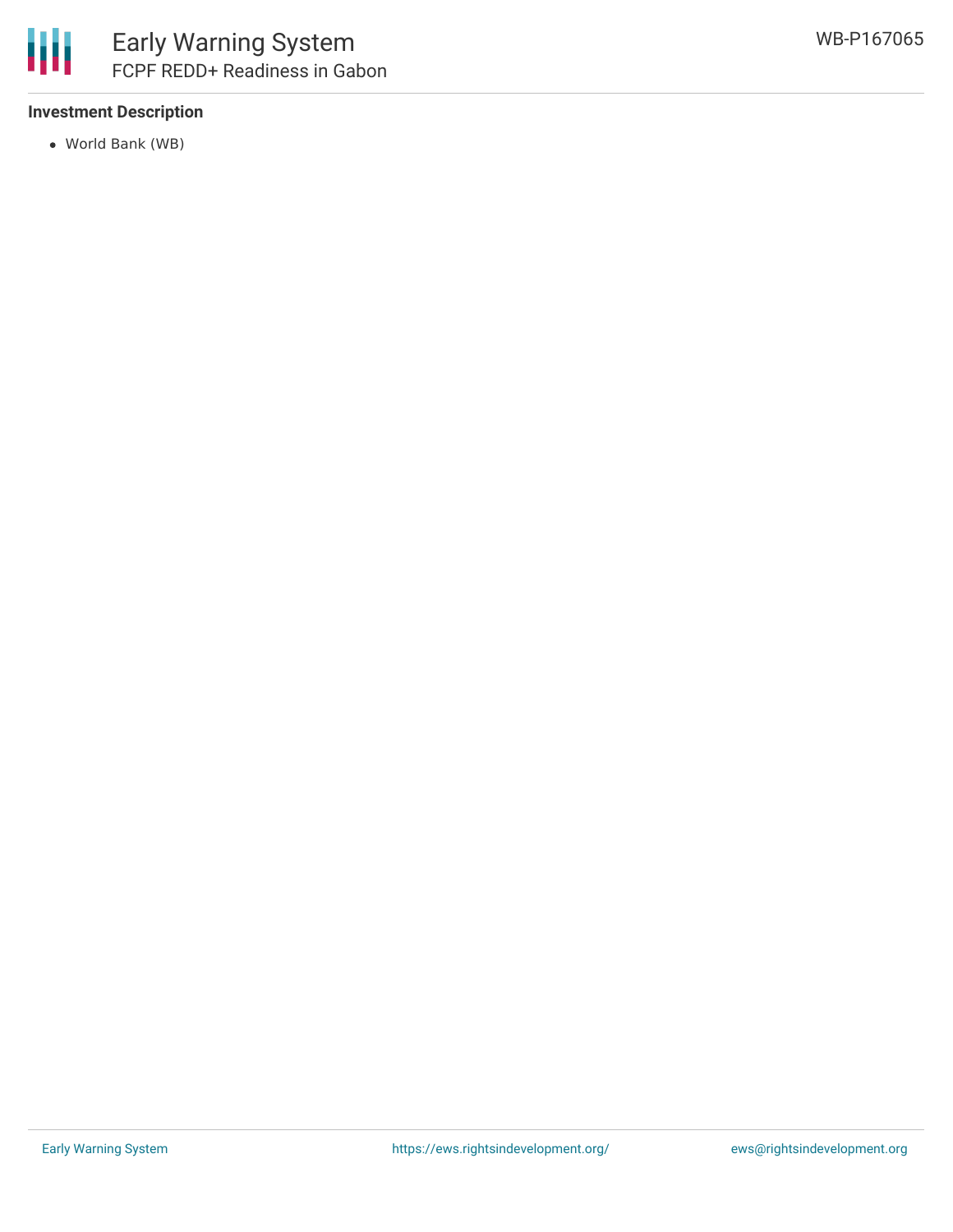## **Contact Information**

Lee White Director, National Agency of National Parks

#### ACCESS TO INFORMATION

To submit an information request for project information, you will have to create an account to access the Access to Information request form. You can learn more about this process at: https://www.worldbank.org/en/access-toinformation/request-submission

#### ACCOUNTABILITY MECHANISM OF THE WORLD BANK

The World Bank Inspection Panel is the independent complaint mechanism and fact-finding body for people who believe they are likely to be, or have been, adversely affected by a World Bank-financed project. If you submit a complaint to the Inspection Panel, they may investigate to assess whether the World Bank is following its own policies and procedures for preventing harm to people or the environment. You can contact the Inspection Panel or submit a complaint by emailing ipanel@worldbank.org. Information on how to file a complaint and a complaint request form are available at: https://www.inspectionpanel.org/how-tofile-complaint